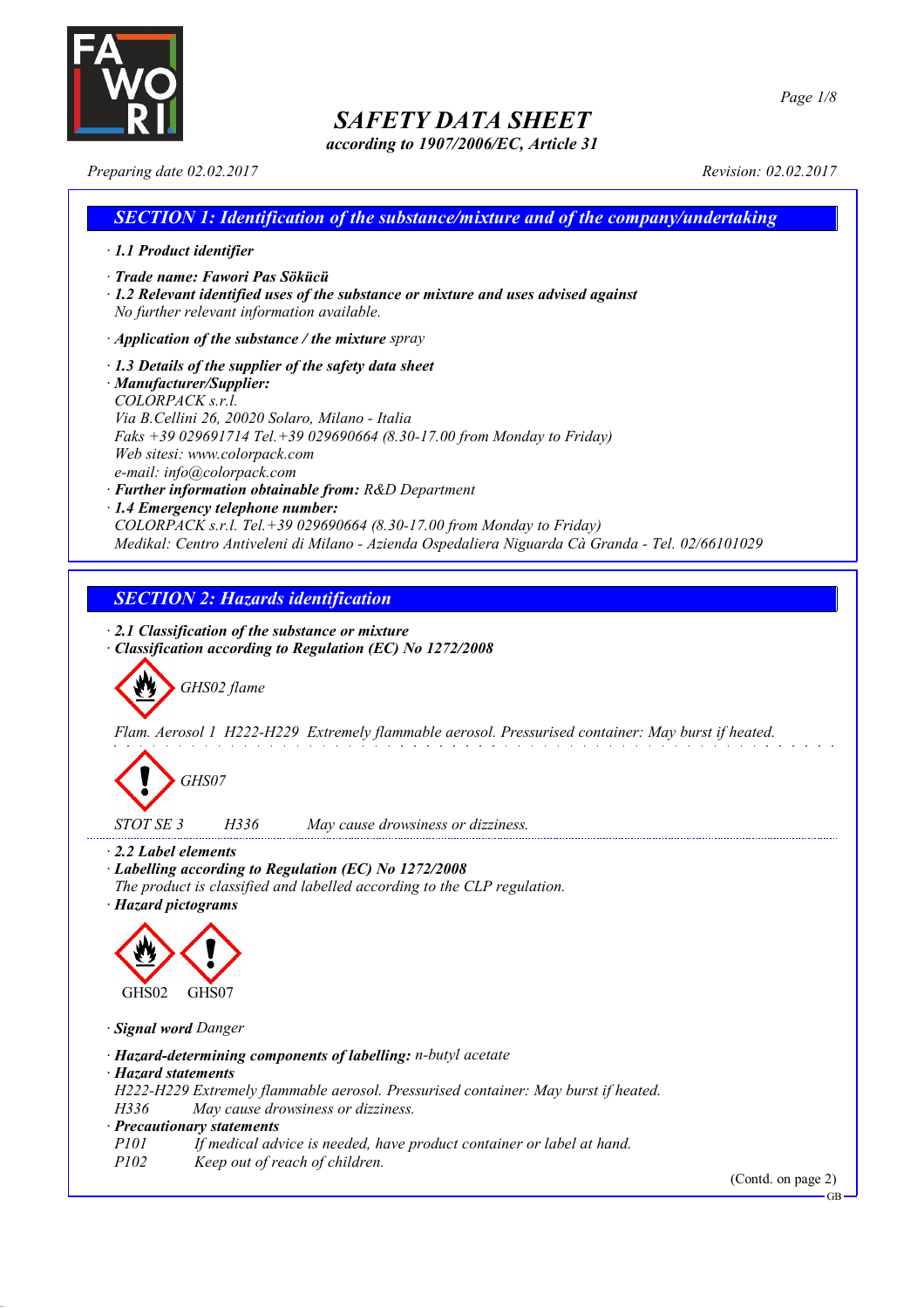*according to 1907/2006/EC, Article 31*

*Preparing date 02.02.2017 Revision: 02.02.2017*

*Trade name: Fawori Pas Sökücü*

(Contd. of page 1)

- *P103 Read label before use.*
- *P210 Keep away from heat/sparks/open flames/hot surfaces. - No smoking.*
- *P251 Pressurized container: Do not pierce or burn, even after use.*
- *P211 Do not spray on an open flame or other ignition source.*
- *P405 Store locked up.*
- *P410+P412 Protect from sunlight. Do not expose to temperatures exceeding 50 °C/122 °F.*
- *P501 Dispose of contents/container in accordance with local/regional/national/international regulations.*
- *· Additional information:*

Pressurized container: protect from sunlight and do not expose to temperatures exceeding 50°C. Do not pierce or *burn, even after use.*

Do not spray on a naked flame or any incandescent material. Keep away from sources of ignition - No smoking.

- *· 2.3 Other hazards*
- *· Results of PBT and vPvB assessment*
- *· PBT: Not applicable.*
- *· vPvB: Not applicable.*

### *SECTION 3: Composition/information on ingredients*

- *· 3.2 Chemical characterisation: Mixtures*
- *· Description:*

#### *· Dangerous components:*

| Dungerous components. |                                                                                           |              |
|-----------------------|-------------------------------------------------------------------------------------------|--------------|
|                       | CAS: $68476-40-4$ Hydrocarbons, C3-4                                                      | $25 - 50\%$  |
|                       | EINECS: 270-681-9 $\bigotimes$ Flam. Gas 1, H220; Press. Gas C, H280                      |              |
| $CAS: 123-86-4$       | $n$ -butyl acetate                                                                        | $2.5 - 10\%$ |
|                       | EINECS: 204-658-1 $\otimes$ Flam. Liq. 3, H226; $\otimes$ STOT SE 3, H336                 |              |
|                       | · Additional information: For the wording of the listed risk phrases refer to section 16. |              |

## *SECTION 4: First aid measures*

*· 4.1 Description of first aid measures*

- *· After inhalation: Supply fresh air; consult doctor in case of complaints.*
- *· After skin contact: Immediately rinse with water.*
- *· After eye contact: Rinse opened eye for several minutes under running water.*
- *· After swallowing: If symptoms persist consult doctor.*
- *· 4.2 Most important symptoms and effects, both acute and delayed No further relevant information available.*
- *· 4.3 Indication of any immediate medical attention and special treatment needed*
- *No further relevant information available.*

### *SECTION 5: Firefighting measures*

- *· 5.1 Extinguishing media*
- *· Suitable extinguishing agents: CO2, sand, extinguishing powder. Do not use water.*
- *· For safety reasons unsuitable extinguishing agents: Water with full jet*
- *· 5.2 Special hazards arising from the substance or mixture No further relevant information available.*
- *· 5.3 Advice for firefighters*
- *· Protective equipment: No special measures required.*

(Contd. on page 3)

GB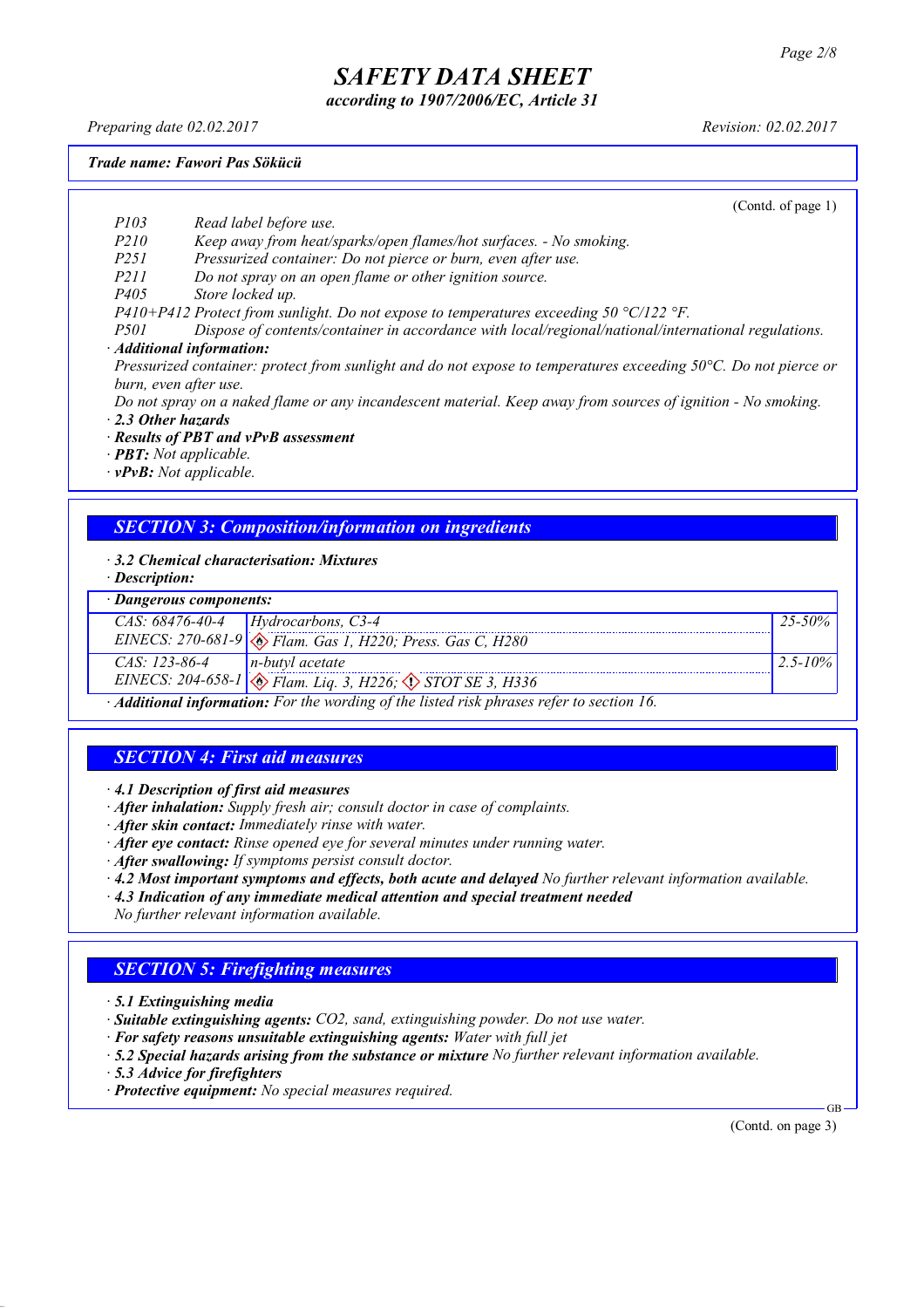*according to 1907/2006/EC, Article 31*

*Preparing date 02.02.2017 Revision: 02.02.2017*

*Trade name: Fawori Pas Sökücü*

(Contd. of page 2)

#### *SECTION 6: Accidental release measures*

*· 6.1 Personal precautions, protective equipment and emergency procedures Wear protective equipment. Keep unprotected persons away.*

- *· 6.2 Environmental precautions: Do not allow to enter sewers/ surface or ground water.*
- *· 6.3 Methods and material for containment and cleaning up: Dispose contaminated material as waste according to item 13. Ensure adequate ventilation.*

*Do not flush with water or aqueous cleansing agents*

- *· 6.4 Reference to other sections*
- *See Section 7 for information on safe handling.*
- *See Section 8 for information on personal protection equipment.*

*See Section 13 for disposal information.*

### *SECTION 7: Handling and storage*

*· 7.1 Precautions for safe handling Ensure good ventilation/exhaustion at the workplace. Open and handle receptacle with care.*

*· Information about fire - and explosion protection: Do not spray onto a naked flame or any incandescent material. Keep ignition sources away - Do not smoke. Protect against electrostatic charges. Keep respiratory protective device available. Pressurised container: protect from sunlight and do not expose to temperatures exceeding 50 °C, i.e. electric lights. Do not pierce or burn, even after use.*

- *· 7.2 Conditions for safe storage, including any incompatibilities*
- *· Storage:*
- *· Requirements to be met by storerooms and receptacles:*
- *Store in a cool location. Observe official regulations on storing packagings with pressurised containers.*
- *· Information about storage in one common storage facility: Not required.*
- *· Further information about storage conditions:*
- *Keep container tightly sealed.*
- *Do not seal receptacle gas tight.*
- *Store in cool, dry conditions in well sealed receptacles.*
- *Protect from heat and direct sunlight.*
- *· 7.3 Specific end use(s) No further relevant information available.*

### *SECTION 8: Exposure controls/personal protection*

- *· Additional information about design of technical facilities: No further data; see item 7.*
- *· 8.1 Control parameters*

*· Ingredients with limit values that require monitoring at the workplace:*

*123-86-4 n-butyl acetate*

*WEL Short-term value: 966 mg/m³, 200 ppm*

*Long-term value: 724 mg/m³, 150 ppm*

*· Additional information: The lists valid during the making were used as basis.*

(Contd. on page 4)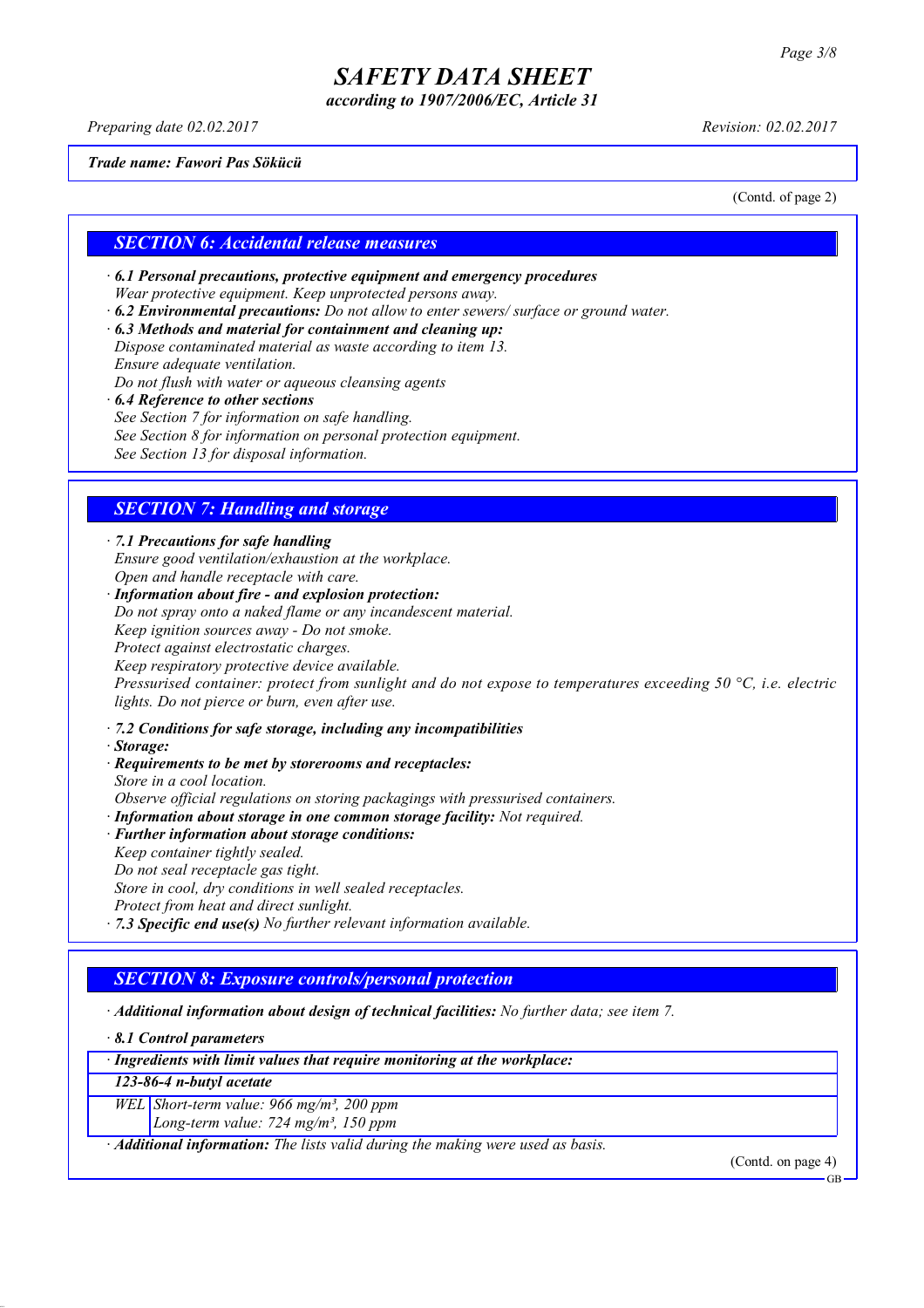*according to 1907/2006/EC, Article 31*

*Preparing date 02.02.2017 Revision: 02.02.2017*

*Trade name: Fawori Pas Sökücü*

(Contd. of page 3)

*· 8.2 Exposure controls*

- *· Personal protective equipment:*
- *· General protective and hygienic measures:*

*Keep away from foodstuffs, beverages and feed. Immediately remove all soiled and contaminated clothing Wash hands before breaks and at the end of work. Store protective clothing separately.*

#### *· Respiratory protection:*

In case of brief exposure or low pollution use respiratory filter device. In case of intensive or longer exposure use *self-contained respiratory protective device.*

*· Protection of hands:*



*Protective gloves*

*The glove material has to be impermeable and resistant to the product/ the substance/ the preparation.* Due to missing tests no recommendation to the glove material can be given for the product/ the preparation/ the *chemical mixture.*

Selection of the glove material on consideration of the penetration times, rates of diffusion and the degradation *· Material of gloves*

The selection of the suitable gloves does not only depend on the material, but also on further marks of quality and *varies from manufacturer to manufacturer. As the product is a preparation of several substances, the resistance* of the glove material can not be calculated in advance and has therefore to be checked prior to the application.

*· Penetration time of glove material* The exact break trough time has to be found out by the manufacturer of the protective gloves and has to be *observed.*

*· Eye protection:*



*Tightly sealed goggles*

| <b>SECTION 9: Physical and chemical properties</b>                |                                               |                       |
|-------------------------------------------------------------------|-----------------------------------------------|-----------------------|
| $\cdot$ 9.1 Information on basic physical and chemical properties |                                               |                       |
| <b>General Information</b><br>$\cdot$ Appearance:                 |                                               |                       |
| Form:                                                             | Aerosol                                       |                       |
| Colour:                                                           | According to product specification            |                       |
| · Odour:                                                          | Characteristic                                |                       |
| $\cdot$ Change in condition                                       |                                               |                       |
| <b>Boiling point/Boiling range:</b>                               | Not applicable, as aerosol.                   |                       |
| · Flash point:                                                    | $\leq$ 0 °C                                   |                       |
| · Ignition temperature:                                           | $>$ 400 °C                                    |                       |
| · Danger of explosion:                                            | Product does not present an explosion hazard. |                       |
| · Explosion limits:                                               |                                               |                       |
| Lower:                                                            | 1.8 <sub>bar</sub>                            |                       |
|                                                                   |                                               | (Contd. on page $5$ ) |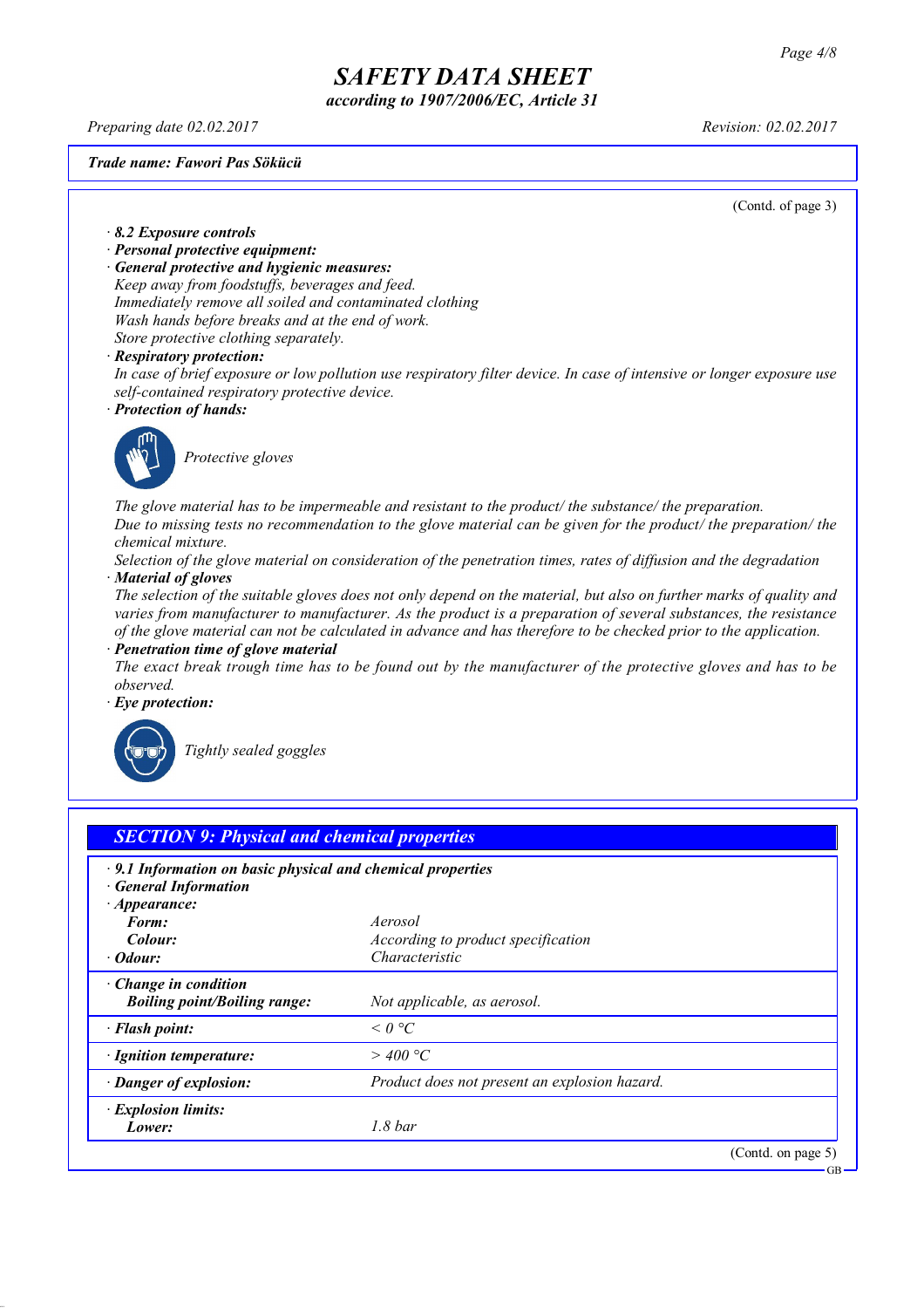*according to 1907/2006/EC, Article 31*

*Preparing date 02.02.2017 Revision: 02.02.2017*

*Trade name: Fawori Pas Sökücü*

|                                                            |                                            | (Contd. of page 4) |
|------------------------------------------------------------|--------------------------------------------|--------------------|
| <b>Upper:</b>                                              | $9.5\,bar$                                 |                    |
| $\cdot$ Vapour pressure at 20 °C:                          | $4.5\,bar$                                 |                    |
| $\cdot$ Density at 20 °C:                                  | $0.68$ g/cm <sup>3</sup>                   |                    |
| $\cdot$ Vapour density at 20 $\rm{^{\circ}C}$              | $>l$ g/cm <sup>3</sup> (hava=1)            |                    |
| · Solubility in / Miscibility with                         |                                            |                    |
| water:                                                     | Partly miscible.                           |                    |
| · Partition coefficient (n-octanol/water): Not determined. |                                            |                    |
| $\cdot$ <i>Viscosity:</i>                                  |                                            |                    |
| Dynamic:                                                   | Not determined.                            |                    |
| Kinematic:                                                 | Not determined.                            |                    |
| · Solvent content:                                         |                                            |                    |
| <b>Organic solvents:</b>                                   | $615$ g/l                                  |                    |
| $VOC$ (EC)                                                 | 90,3%                                      |                    |
| $\cdot$ 9.2 Other information                              | No further relevant information available. |                    |

## *SECTION 10: Stability and reactivity*

*· 10.1 Reactivity*

- *· 10.2 Chemical stability*
- *· Thermal decomposition / conditions to be avoided: No decomposition if used according to specifications.*
- *· 10.3 Possibility of hazardous reactions No dangerous reactions known.*
- *· 10.4 Conditions to avoid No further relevant information available.*
- *· 10.5 Incompatible materials: No further relevant information available.*
- *· 10.6 Hazardous decomposition products: No dangerous decomposition products known.*

### *SECTION 11: Toxicological information*

*· 11.1 Information on toxicological effects*

*· Acute toxicity:*

- *· Primary irritant effect:*
- *· on the skin: No irritant effect.*
- *· on the eye: No irritating effect.*
- *· Sensitisation: No sensitising effects known.*
- *· Additional toxicological information:*

*The product shows the following dangers according to the calculation method of the General EU Classification Guidelines for Preparations as issued in the latest version:*

*Carcinogenic.*

### *SECTION 12: Ecological information*

*· 12.1 Toxicity*

- *· Aquatic toxicity: No further relevant information available.*
- *· 12.2 Persistence and degradability No further relevant information available.*
- *· 12.3 Bioaccumulative potential No further relevant information available.*
- *· 12.4 Mobility in soil No further relevant information available.*

(Contd. on page 6) GB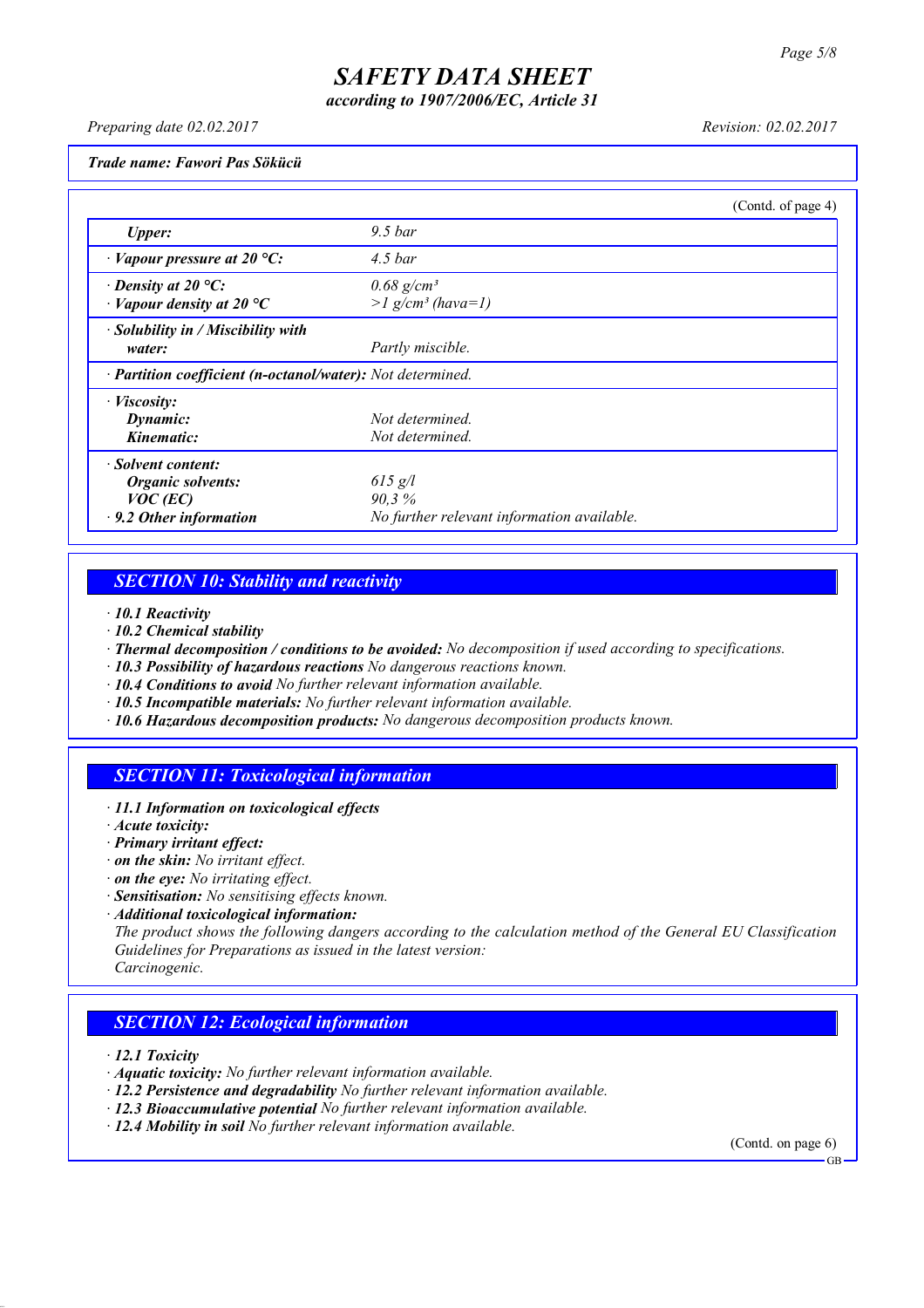*according to 1907/2006/EC, Article 31*

*Preparing date 02.02.2017 Revision: 02.02.2017*

#### *Trade name: Fawori Pas Sökücü*

(Contd. of page 5)

- *· Additional ecological information:*
- *· General notes:*

*Water hazard class 2 (German Regulation) (Self-assessment): hazardous for water Do not allow product to reach ground water, water course or sewage system. Danger to drinking water if even small quantities leak into the ground.*

- *· 12.5 Results of PBT and vPvB assessment*
- *· PBT: Not applicable.*
- *· vPvB: Not applicable.*
- *· 12.6 Other adverse effects No further relevant information available.*

### *SECTION 13: Disposal considerations*

*· 13.1 Waste treatment methods*

*· Recommendation*

*Must not be disposed together with household garbage. Do not allow product to reach sewage system.*

- *· Uncleaned packaging:*
- *· Recommendation: Disposal must be made according to official regulations.*

| <b>SECTION 14: Transport information</b> |                     |                    |
|------------------------------------------|---------------------|--------------------|
| $\cdot$ 14.1 UN-Number                   |                     |                    |
| ADR, IMDG, IATA                          | UN1950              |                    |
| $\cdot$ 14.2 UN proper shipping name     |                     |                    |
| $\cdot$ ADR                              | 1950 AEROSOLS       |                    |
| $\cdot$ IMDG                             | <b>AEROSOLS</b>     |                    |
| ·IATA                                    | AEROSOLS, flammable |                    |
| · 14.3 Transport hazard class(es)        |                     |                    |
| $·$ <i>ADR</i>                           |                     |                    |
|                                          |                     |                    |
| $\cdot$ Class                            | 2 5F Gases.         |                    |
| $\cdot$ Label                            | 2 <sub>1</sub>      |                    |
| · IMDG, IATA                             |                     |                    |
|                                          |                     |                    |
| $\cdot$ Class                            | 2.1                 |                    |
| $\cdot$ Label                            | 2.1                 |                    |
| · 14.4 Packing group                     |                     |                    |
| ADR, IMDG, IATA                          | Void                |                    |
| $\cdot$ 14.5 Environmental hazards:      |                     |                    |
| · Marine pollutant:                      | N <sub>o</sub>      |                    |
| · 14.6 Special precautions for user      | Warning: Gases.     |                    |
|                                          |                     | (Contd. on page 7) |

GB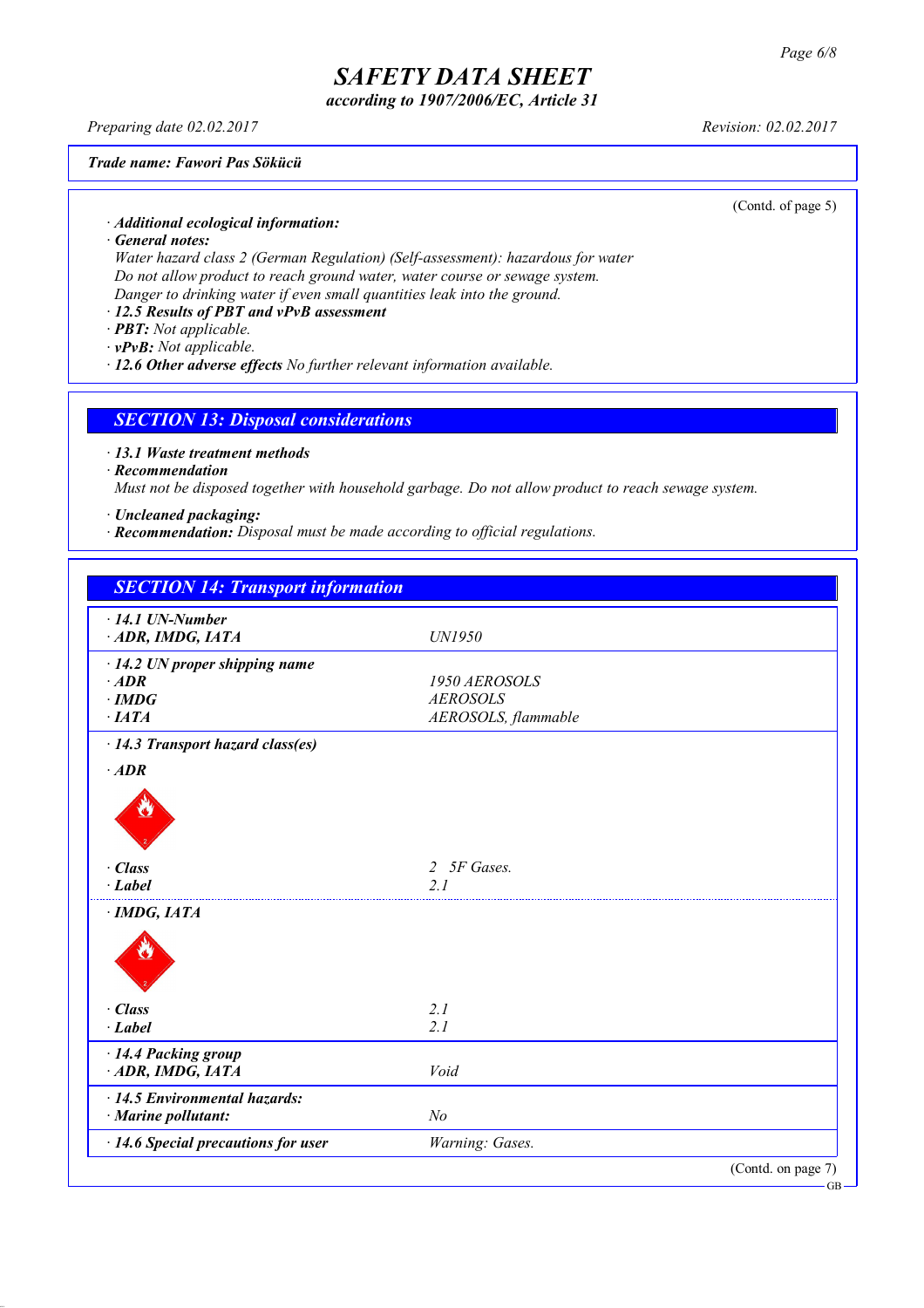*according to 1907/2006/EC, Article 31*

*Preparing date 02.02.2017 Revision: 02.02.2017*

*Trade name: Fawori Pas Sökücü*

|                                                         |                                    | (Contd. of page $6$ ) |
|---------------------------------------------------------|------------------------------------|-----------------------|
| · Danger code (Kemler):                                 |                                    |                       |
| <b>EMS Number:</b>                                      | $F$ -D.S-U                         |                       |
| $\cdot$ 14.7 Transport in bulk according to Annex II of |                                    |                       |
| <b>MARPOL73/78 and the IBC Code</b>                     | Not applicable.                    |                       |
| $\cdot$ Transport/Additional information:               |                                    |                       |
| $\cdot$ ADR                                             |                                    |                       |
| $\cdot$ Limited quantities (LQ)                         | II.                                |                       |
| $\cdot$ Excepted quantities (EQ)                        | Code: E0                           |                       |
|                                                         | Not permitted as Excepted Quantity |                       |
| · Transport category                                    |                                    |                       |
| · Tunnel restriction code                               |                                    |                       |
| $\cdot$ IMDG                                            |                                    |                       |
| Limited quantities (LO)                                 | II.                                |                       |
| $\cdot$ Excepted quantities (EQ)                        | $Code$ $E0$                        |                       |
|                                                         | Not permitted as Excepted Quantity |                       |
| · UN "Model Regulation":                                | UN1950, AEROSOLS, 2.1              |                       |

### *SECTION 15: Regulatory information*

*· 15.1 Safety, health and environmental regulations/legislation specific for the substance or mixture*

*· National regulations:*

*· Information about limitation of use:*

*Workers are not allowed to be exposed to the hazardous carcinogenic materials contained in this preparation. Exceptions can be made by the authorities in certain cases.*

*Class Share in % NK 6.0*

*· 15.2 Chemical safety assessment: A Chemical Safety Assessment has not been carried out.*

### *SECTION 16: Other information*

This information is based on our present knowledge. However, this shall not constitute a guarantee for any *specific product features and shall not establish a legally valid contractual relationship.*

#### *· Relevant phrases*

*H220 Extremely flammable gas.*

*H226 Flammable liquid and vapour.*

*H280 Contains gas under pressure; may explode if heated.*

*H336 May cause drowsiness or dizziness.*

*· Contact:*

*Murat Küçükkul / TSE - Safety Data Sheet preparer certified. The certificate ID and date of the document: GBF-A-0-2289 / 23.03.2016*

*· Abbreviations and acronyms:*

ADR: Accord européen sur le transport des marchandises dangereuses par Route (European Agreement concerning the International Carriage *of Dangerous Goods by Road)*

*IMDG: International Maritime Code for Dangerous Goods*

*IATA: International Air Transport Association*

*GHS: Globally Harmonised System of Classification and Labelling of Chemicals*

*EINECS: European Inventory of Existing Commercial Chemical Substances*

*ELINCS: European List of Notified Chemical Substances*

(Contd. on page 8)

GB